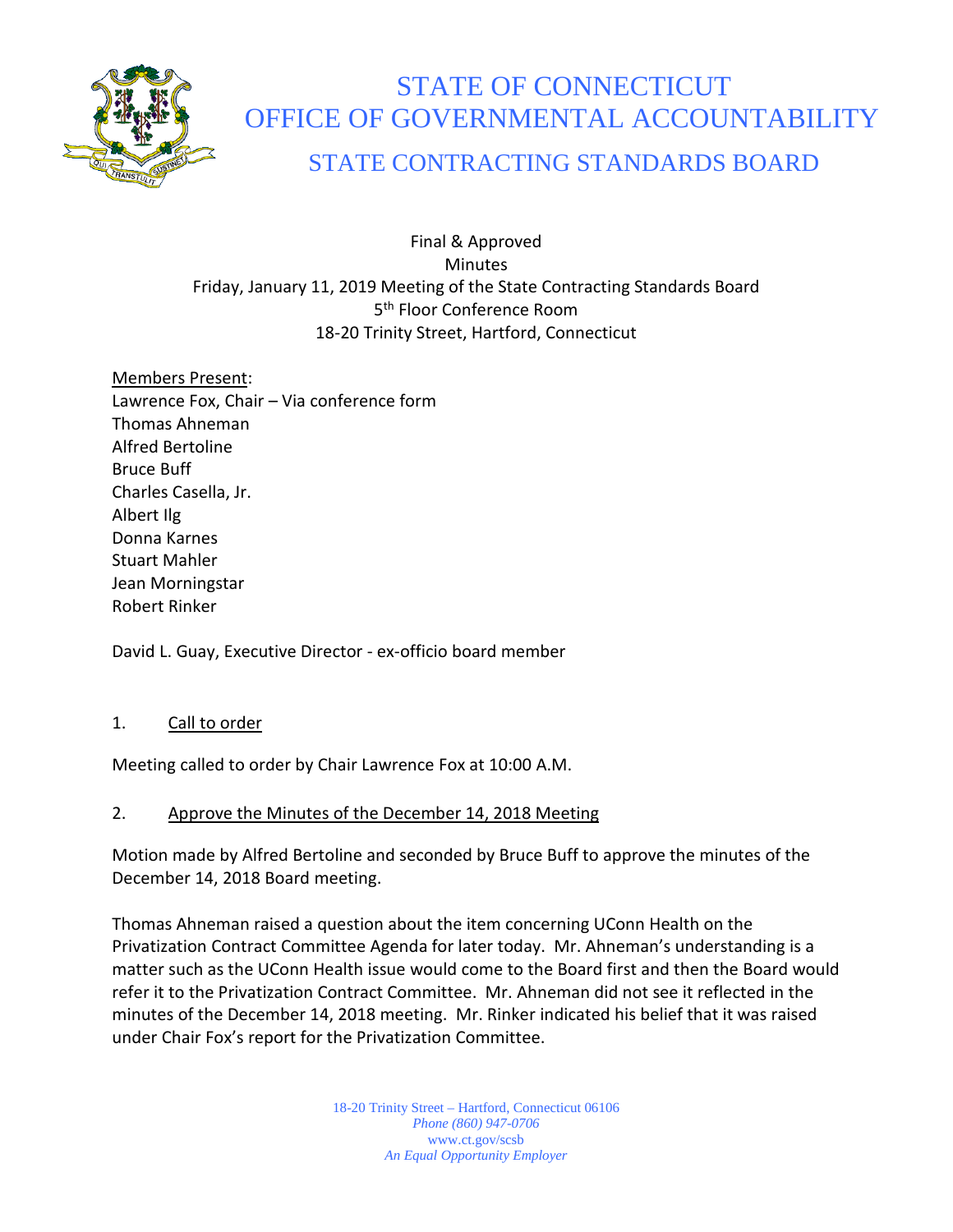By consensus the December 14, 2018 minutes Section 3 was amended to reflect that the receipt of communication from William Garrity, President of University Health Professionals Local 3837 concerning UConn Health was referred to the Privatization Contract Committee.

Motion made by Alfred Bertoline and seconded by Bruce Buff to approve the amended minutes of the December 14, 2018 Board meeting. All voted in favor, with Thomas Ahneman abstaining due to his absence from the December 14, 2018 meeting.

### 3. Report of the Privatization Contract Committee

Chair Fox reported that the Committee held a brief meeting on December 14, 2018 where Executive Director Guay committed to completing a questionnaire check list to be sent to the UConn Health. The Committee later today will review that material.

Thomas Ahneman asked if it is the Board or the Committee that should ask for the contractual material. Chair Fox responded that he believes that when the Board refers an item to the Committee, the Committee can act on its own until it reports its results to the Board, but is not clear on that. Executive Director Guay did not have an immediate answer and responded he would look into it.

4. Report from the Sec. 4e-36 Contested Solicitations and Awards Subcommittee Subcommittee Chair Robert Rinker reported that on December 14, 2018, 4e-36 Contested Solicitations and Awards Subcommittee received a second contest from Civic Mind, LLC regarding an RFP issued by the Capital Region Development Authority (CRDA) on behalf of the City of Hartford for Dillion Stadium. Civic Mind, LLC supplemented its contest of December 14th with additional materials submitted on December 20, 2108.

Civic Mind, LLC relied on a letter submitted by Attorney Kevin Reynolds to the State Election Enforcement Commission (SEEC) regarding the self-disclosure of Hartford Sports Group (HSG) of improper campaign contributions. Attorney Reynolds is representing HSG before the SEEC. HSG is the proposer recommended by the CRDA and selected by City of Hartford for the Dillon stadium project.

Michael Freimuth, Executive Director of CRDA, stated at the meeting that there is no agreement with HSG, and no agreement would take place before a decision is rendered by the SEEC. CRDA General Counsel, Anthony Lazzaro stated that it is still considering a three party agreement.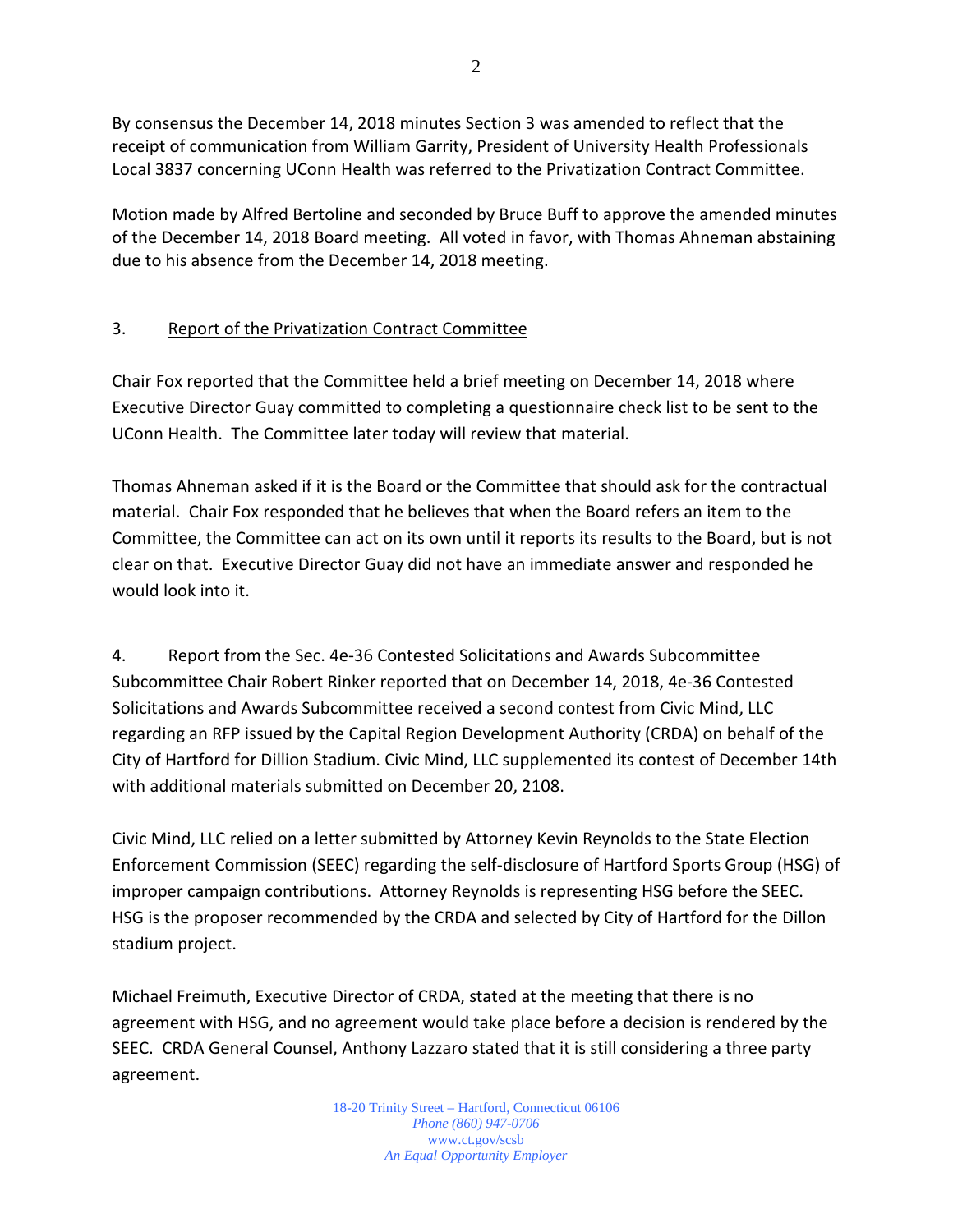Civic Mind, LLC believes there was collusion between CRDA, the City and HSG. With regards to the collusion claim, the subcommittee told Civic Mind, LLC that this matter needs to be addressed to the Attorney General under C.G.S. 4e-31. This issue is not within the purview of the subcommittee.

With regards to the other claims, the subcommittee dismissed them without prejudice since no contract was in place. Since no contract was in place, the issue of jurisdiction of the subcommittee remained an open question as it was for the first contest filed by Civic Mind, LLC. Mr. Rinker noted that Executive Director Freimuth stated that it was the CRDA that told HSG principals to self-disclose its campaign contributions to Mr. Stefanowski and the Connecticut Republican Party to the SEEC and to get a ruling before proceeding with a contract.

Mr. Rinker concluded that the policy questions he raised at the last meeting remaining outstanding and he doesn't believe we need to have further discussion on them today.

#### 5. Work Group Reports

#### a. Report from Audit Work Group

Chair Thomas Ahneman reported that the work group has worked to complete a new audit questionnaire, cover letter and definitions list, which has been distributed to the full Board. One change made this morning was to add Paul Mounds, Chief Operating Officer to the copy list. The work group also assigned members to review individual agencies up for audit in 2019.

- Stuart Mahler Department of Rehabilitation Services State unit on Aging
- Stuart Mahler Department of Agriculture
- Thomas Ahneman Department of Consumer Protection
- Robert Rinker Office of Early Childhood
- Thomas Ahneman Elections Enforcement Commission
- Alfred Bertoline Office of State Ethics
- Jean Morningstar Connecticut State Library
- Jean Morningstar Office of the Chief Medical Examiner
- Alfred Bertoline Department of Motor Vehicles
- Robert Rinker Teachers' Retirement Board
- Jean Morningstar Department of Veteran Affairs

The work group discussed follow-up to the 2017 audit group, concerning what to do with the 2017 audited agencies and the findings from that audit.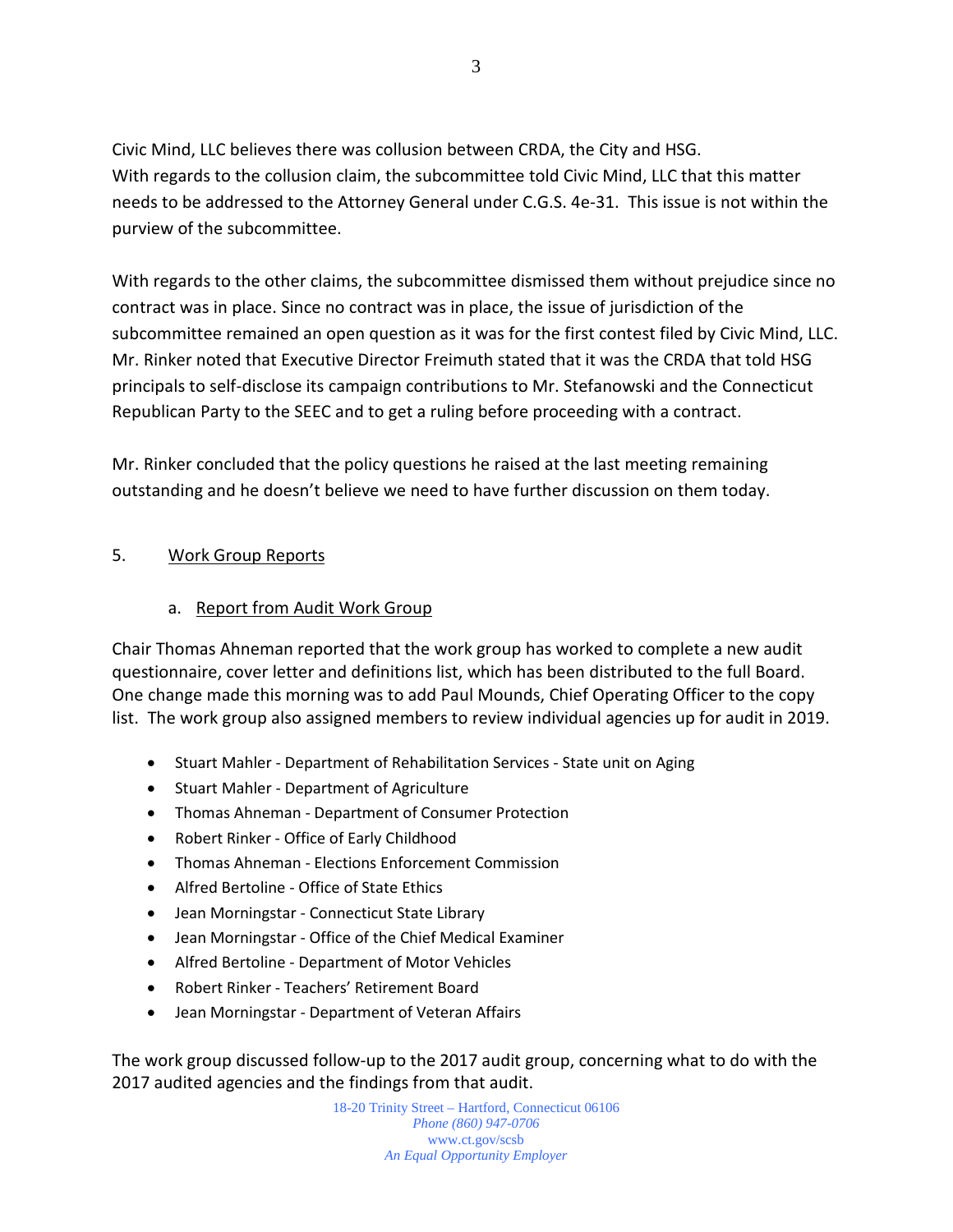Audit Work Group Chair Ahneman asked for the Board's approval of the cover letter, questionnaire, definitions list and the group of agencies proposed to be audited in 2019.

Motion made by Stuart Mahler and seconded by Alfred Bertoline to approve the cover letter, questionnaire, definitions list and the group of agencies to audit in 2019. All voted in favor

#### 7. Report from the Study of PSA Competitive Bidding Practices Joint Committee

Chair of the Study of PSA Competitive Bidding Practices Joint Committee introduced the report.

Chair Bertoline also thanked Robert Rinker and Bruce Buff the other members of the committee for the work they did. Chair Bertoline also thanked Carol Wilson, Director of P and Devin Marquez

- **Chair Bertoline outlined the 2017 Study.**
	- o Tone at the top
	- o Considerable cost savings not being realized
	- o Waiver process too routine and lax
	- o Training is insufficient
	- o Little transfer of knowledge
- **Chair Bertoline outlined the scope of the 2018 Study.**
	- o The Agencies and contracts in the Scope
	- o Scope exceptions
- **Chair Bertoline outlined the Findings**
	- o Cost Effectiveness Evaluations
	- o Contractor Evaluations
	- o Documentation of Waivers
	- o Contracts with Individuals

#### **Committee member Robert Rinker discussed near term recommendations.**

- o Waiver approval should be moved to the Board
- o All waivers requested should be posted on BIZNET for public transparency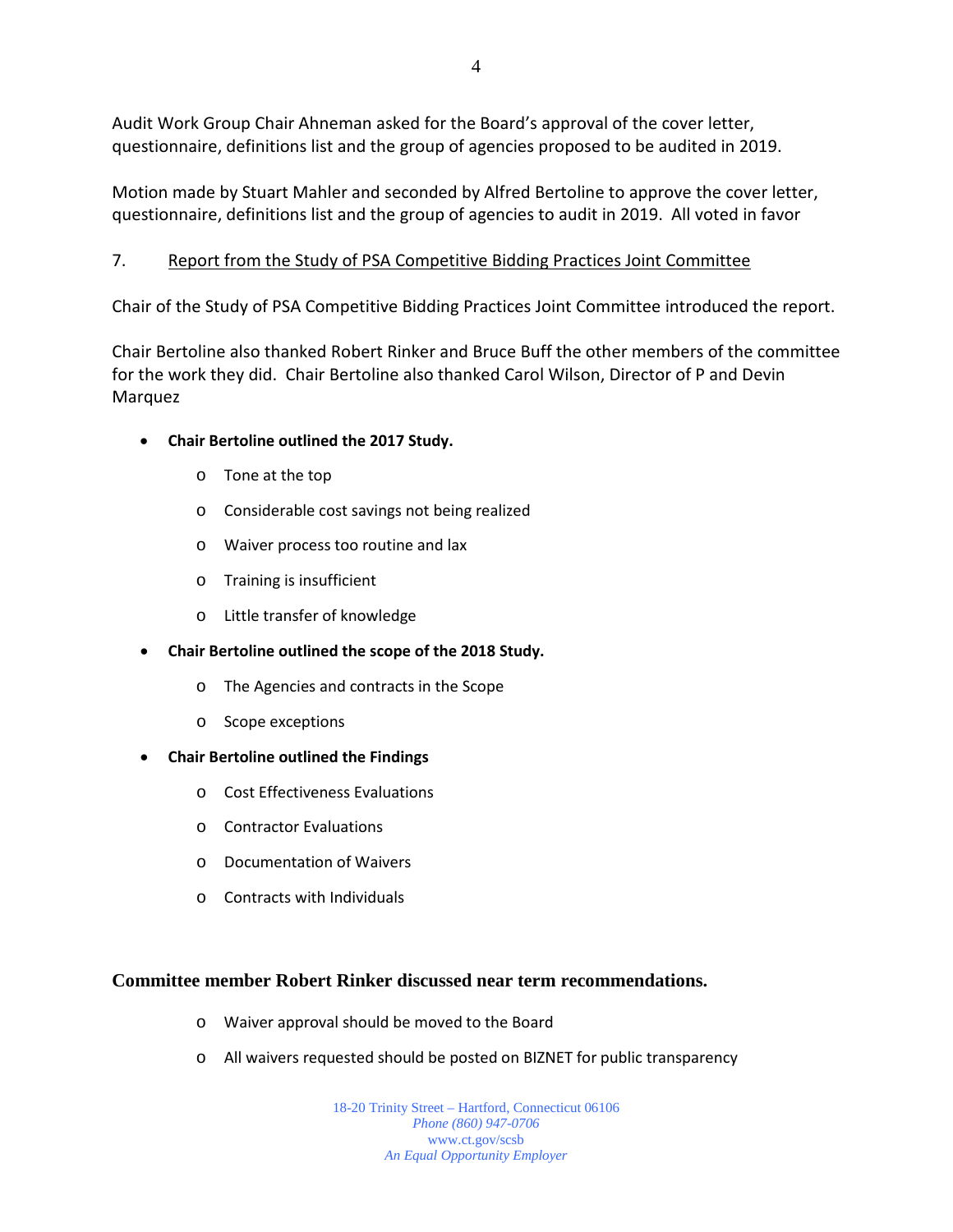- o Fill the position of Chief Procurement Officer
- o Populate the position of Chief Procurement Training Officer
- o Add the position of Chief Procurement Auditor
- **Committee member Bruce Buff discussed longer term recommendations.**
	- o Centralize the procurement process
	- o Bring all State procurement under the same oversight and Compliance

General discussion was held.

Chair Fox initiated discussion by thanking Al Bertoline, Bruce Buff, Robert Rinker, Carol Wilson and Devin Marquez for their work and contribution to the report.

Albert Ilg commented that we are looking at an organization in stress, with 45,000 employees when there used to be 60,000. People take short cuts because they have to. The organization has been reduced, but the job of the organization has increased. Mr. Ilg would like a copy of the report passed by the two State Auditors. Mr. Ilg also would like to receive some comments from agency heads. Mr. Ilg lamented the complexity of procurement procedures. Mr. Ilg stressed that we have this artificial line between employees and the other expenses, which is an impediment to hiring, leaving the State with a shadow work force of contractors. Mr. Ilg thinks the recommendation for more staff for the Board is wonderful, but he wonders if it will happen.

Donna Karnes stated her believe that the key is centralization and the recommendations of the Report are simple and achievable.

Thomas Ahneman thanked the Committee, which he thinks is a good body of work, but believes the recommendations miss the mark and he does not think he can support these recommendations. Mr. Ahneman expressed his concern that OPM was not involved in the study. Mr. Ahneman explained his reason for not supporting the report is the recommendation to take the waiver approval process work away from OPM and bring it to the Board. Mr. Ahneman decried bringing more work to the Board when the Board has not completed much of its statutory tasks, such as standards creation.

Chair Fox followed up on Mr. Ahneman's concern of the Board taking on the waiver process and notes that the report is not recommending that the Board take on the centralization of procurement, but rather another more appropriate agency. Chair Fox further stated that the thrust of the Board taking on the waiver process is because OPM is not doing the job.

Mr. Bertoline offered that the recommendations make the point that the waiver system is broken and if there is no way for OPM to fix it internally then the Board should take it over.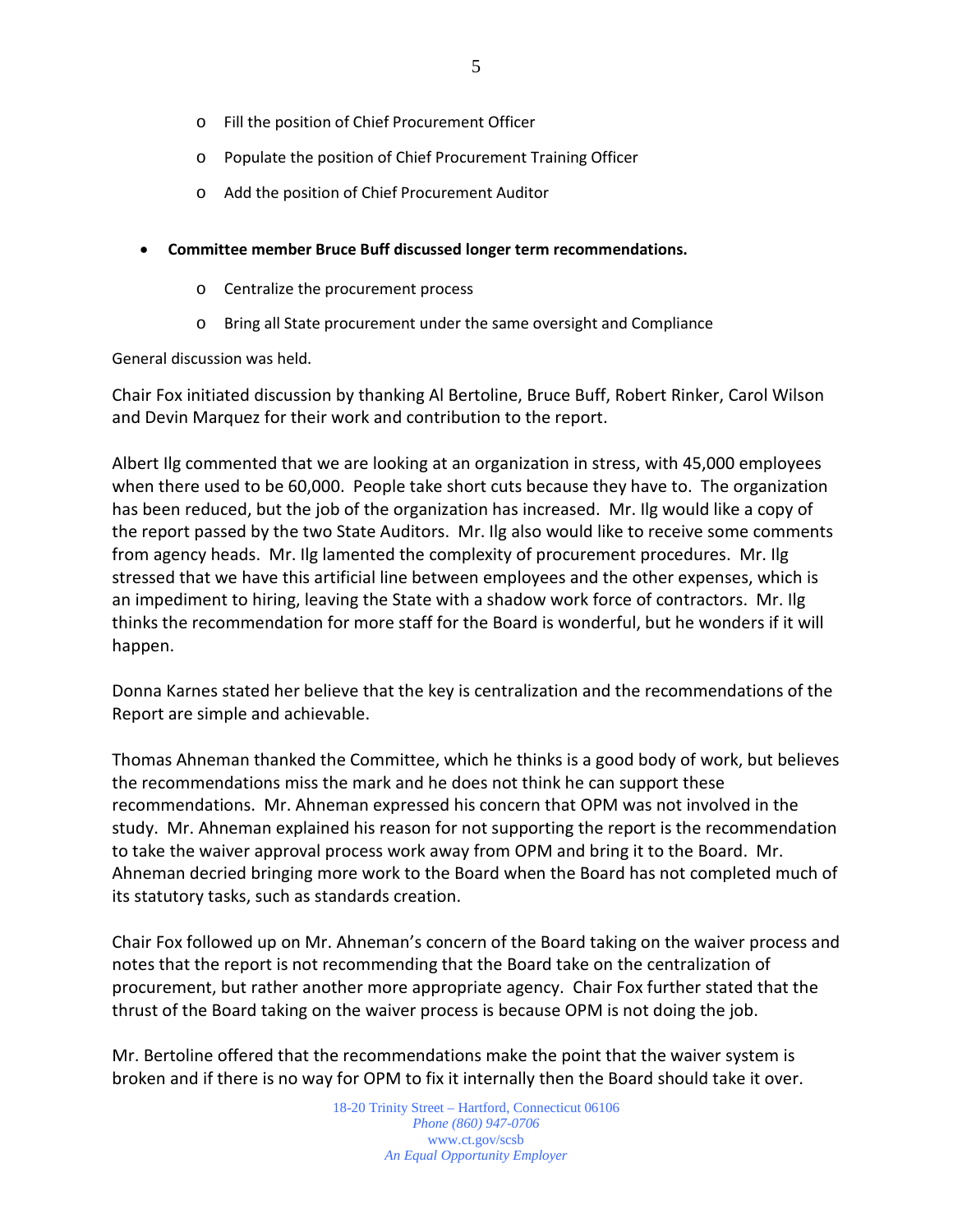Robert Rinker expressed that he is in favor of moving the waiver process to the Board, noting from a previous conversation Board members had with Ben Barnes that he didn't know OPM did the waivers. Mr. Rinker stated that is indicative of the priority. The transparency of bidding is critical, and more transparency will occur if an agency has to put up on the contracting portal that it is seeking a waiver from bidding. Mr. Rinker believes that will solicit other contractor interest.

Bruce Buff stated that he didn't think we need new standards but enforcement of the existing standards.

Executive Director Guay asked if Carol Wilson or Devin Marquez wished to comment. Carol Wilson expressed thanks for allowing their participation in the study. Ms. Wilson agrees with a majority of the report as it concerns competitive bidding, training, and additional centralization. Ms. Wilson also expressed her agreement with many of the comments made.

Mr. Ilg wanted to again express his thanks to the committee. Mr. Ilg expressed that it is a wonderful report, trying to fix a problem that is so very big, but how we fix it is still a question and indicated he would probably abstain. Mr. Ilg added a final comment that he has been tremendously impressed with the employees that have come before the Board to express their frustrations.

Alfred Bertoline moved acceptance of the Report from the Study of PSA Competitive Bidding Practices Joint Committee, and Donna Karnes seconded.

Voting Yes: Lawrence Fox Alfred Bertoline Bruce Buff Charles Casella, Jr. Donna Karnes Stuart Mahler Jean Morningstar Robert Rinker

Voting No: Thomas Ahneman

Abstaining: Albert Ilg

Motion passed, with eight voting yes, one voting no, and one abstention.